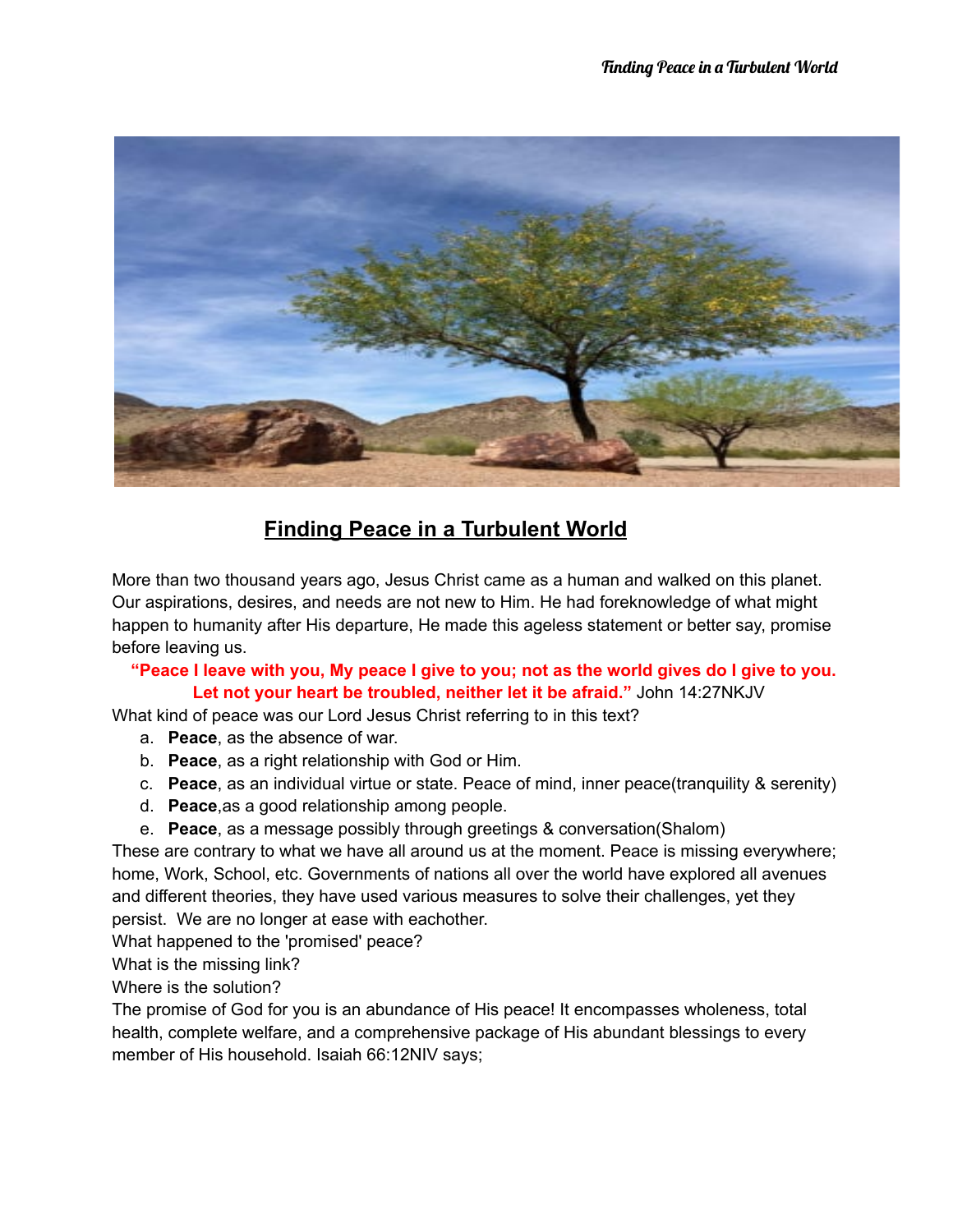"For this is what the LORD says: "I will extend peace to her like a river, and the wealth of **nations like a flooding stream; you will nurse and be carried on her arm and dandled on her knees."**

Free flow of His peace! Then, how and where are we getting it wrong?

## **The Missing Link**

**The Lord says: "These people come near to me with their mouth and honor me with their lips, but their hearts are far from me. Their worship of me is based on merely human rules they have been taught.** Isaiah 29:13 NIV

Our hearts are far away from the Lord. We occupied our hearts with mundane things, material things of life, etc We have little or no time for things of God again.

**"And let the peace that comes from Christ rule in your hearts. For as members of one body you are called to live in peace. And always be thankful."** Colossians 3:15 NLT

Jesus Christ is the Prince of Peace, the custodian, and the manufacturer of peace. He is missing in our hearts, therefore, His peace is missing. Remember, you can only give what you have. No wonder peace is gradually becoming so elusive.

We are getting disconnected from the source! What a tragedy!

## **Ways of Finding peace**

Accepting the reality that there is a problem is an indication that you don't subscribe to the erroneous belief that everything including peace happened by chance.

Identification of a problem is a pointer to a solution. The world is no longer at ease but how do you find your peace? It is the Lord's promise to you, you must find it.

**"I have told you these things, so that in me you may have peace."** (John 16:33a)

Let's examine some of the ways of finding peace in a Turbulent World.

1. **Kingdom first**: inner peace is a battle of the mind. Focus on eternal things, and give the right priority to things of God.

**"Seek the Kingdom of God above all else, and live righteously, and he will give you everything you need".** - Matthew 6:33 NLT

2. **Seek the Lord**: The message of Jesus Christ is a message of love, hope, peace, and others. Seek Him with your 'all' and let Him know you love Him. He is the Prince of Peace, manufacturer of peace, and blesses people with peace.

**"The LORD gives strength to his people; the LORD blesses his people with peace".**- Psalm 29:11 NIV

3. **Forgive others and be a peacemaker:** If you are living in guilt because of your past mistakes, learn to forgive yourself and be free. Extend forgiveness to others unconditionally. The starting point of reconciliation is forgiveness. Inner peace can only be achieved with a free heart.

Love people, show kindness to everyone.